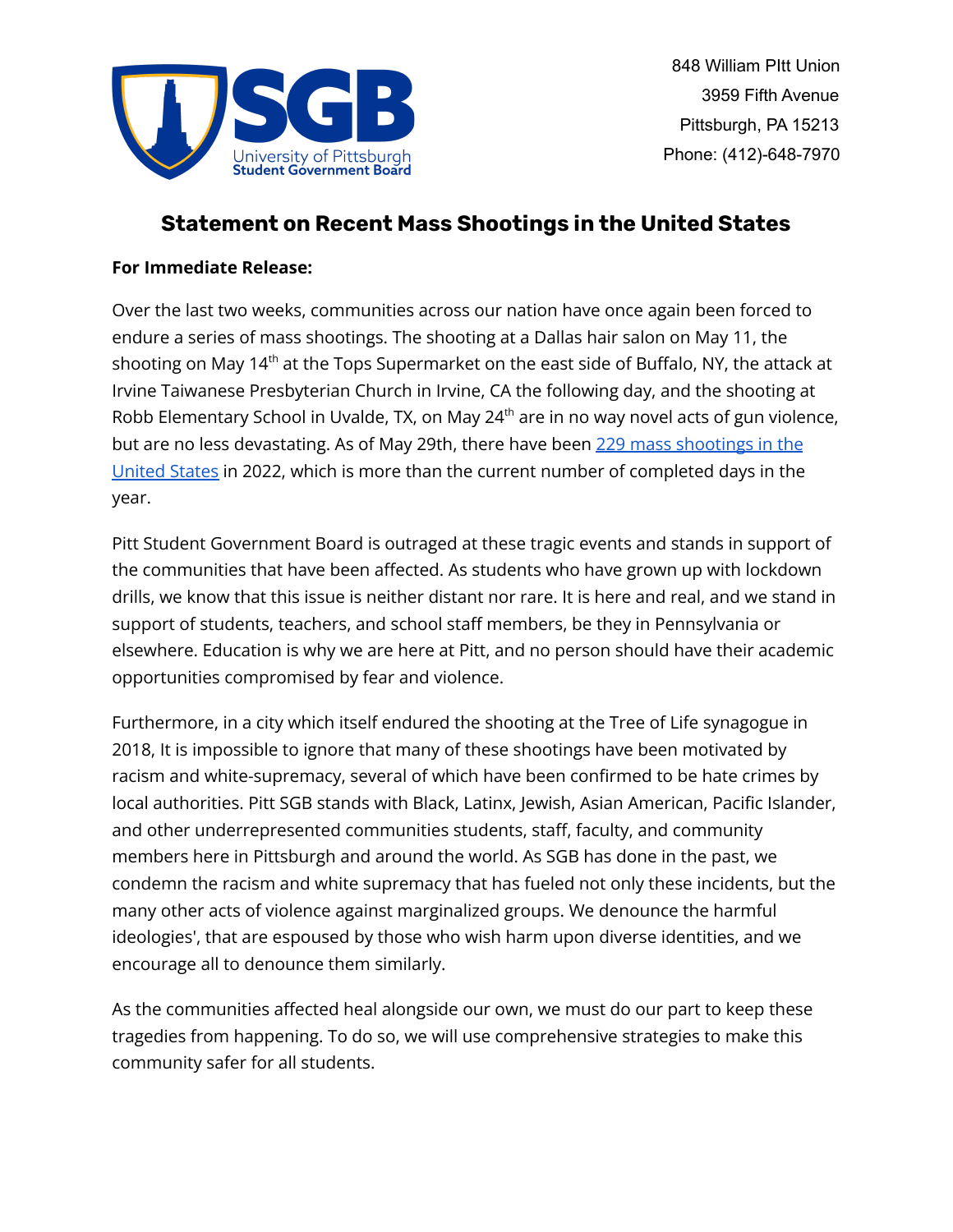

We also ask our fellow students, the University of Pittsburgh, and our local and state governments to reflect on gun violence as a public health issue rather than a political one, and to address the problem at its root cause by doing their part to increase gun control. As it has been said many times these past few weeks, this is a uniquely American issue. So, let's solve it.

SGB calls on our local, state, and federal policymakers to implement common sense gun reform to end these tragic mass shootings. Specifically, we demand our state legislators and congressional representatives to pass laws requiring universal background checks and mandatory training. More specifically, SGB supports the [proposal](https://www.congress.gov/bill/117th-congress/house-bill/2377) of Rep. Lucy McBath, which calls for the passage of a national red flag law to help prevent future mass shootings. Many of these proposed reforms, especially background checks, are popular [across](https://www.pewresearch.org/fact-tank/2021/09/13/key-facts-about-americans-and-guns/) party [lines.](https://www.pewresearch.org/fact-tank/2021/09/13/key-facts-about-americans-and-guns/)

SGB also strongly encourages the student body to take action. Call your elected officials and tell them why gun reform matters to you. Join a local protest, campaign for a candidate that shares your views, and crucially, vote for the change you seek to accomplish. Your voice matters.

Finally, please take care of yourselves and those around you. We are a community and we are here for one another.

Thank You,

*Danielle Floyd* **2022-2023 Student Government Board President**

*Isabel Lam, Bhuvitha Chagantipati, Derek Dressler, Alison Linares Mendoza, Sophia Shapiro, Celeste Lintz, Daniel Temmallo, and Corbin Makar* **2022-2023 Student Government Board**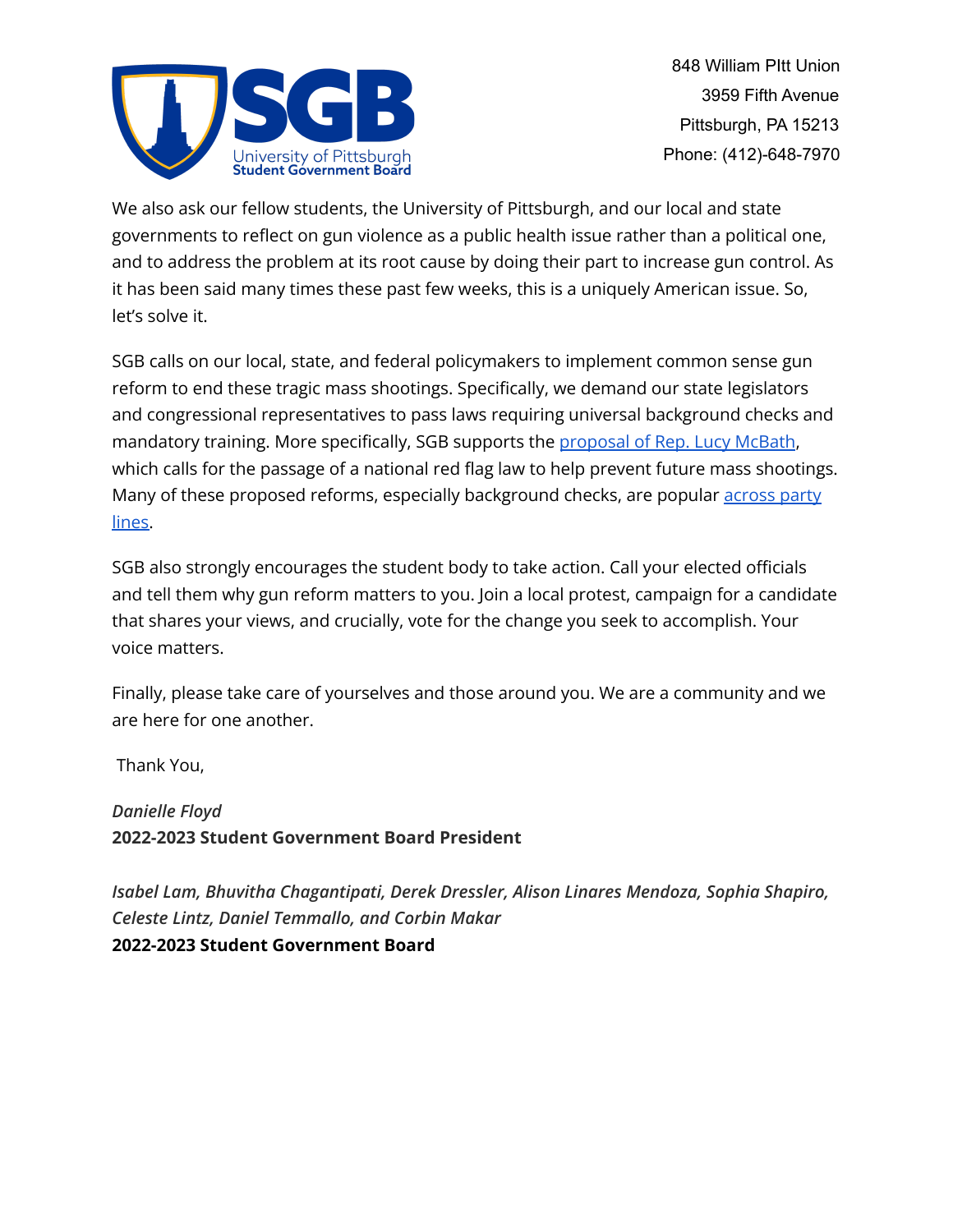

## **Places to give**

Uvalde, Texas Elementary School Shooting [\(gofundme.com\):](https://www.gofundme.com/c/act/donate-to-texas-elementary-school-shooting-relief) Donate to verified Texas elementary school shooting fundraisers below to offer your help.

Donate now to support the Uvalde community - OneStar [Foundation](https://onestarfoundation.org/uvalde): In partnership with the Uvalde CISD, First State Bank of Uvalde has created the Robb School Memorial Fund to assist the families and community affected by this tragedy.

National Asian Pacific American Women's Forum [\(NAPAWF\)](https://www.napawf.org/): building collective power with AAPI women and girls to gain full agency over our lives, our families, and our communities.

New York's Crime Victims' [Compensation](https://ovs.ny.gov/victim-compensation) Program, offers help to offset a victim's financial burden related to funeral, mental health, medical, and other expenses. Following is contact information for this program

Voicebuffalo.org: Working to overcome the history of abuses in the criminal justice process, VOICE Buffalo ensures that law enforcement, adjudication, and criminal corrections are equitable for all.

National Mass Violence [Victimization](https://www.nmvvrc.org/) Resource Center is to improve community preparedness and the nation's capacity to serve victims recovering from mass violence through research, planning, training, technology, and collaboration

### **Pitt Resources**

Pitt University [Counseling](https://www.studentaffairs.pitt.edu/cc/) Center: (24/7) 412-648-7930

Pitt Campus Concerns [Connection](https://app.convercent.com/en-US/LandingPage/2d6327d5-9fec-ea11-a974-000d3ab9f296?_=1612800567898): texting 412-903-3456, calling 1-800-468-5768, or [completing](https://app.convercent.com/en-US/LandingPage/2d6327d5-9fec-ea11-a974-000d3ab9f296?_=1612800567898) an online form

Rave [Guardian](https://apps.apple.com/us/app/rave-guardian/id691246562) App: provides rapid and proactive communication with friends, family, co-workers, your college or university, and even participating 9-1-1 call centers in the event of an emergency.

### **Mental Health**

NY [Project](https://nyprojecthope.org/) Hope Line: 844–863–9314; free, confidential crisis hotline for mental health support that connects New Yorkers with the resources they need.